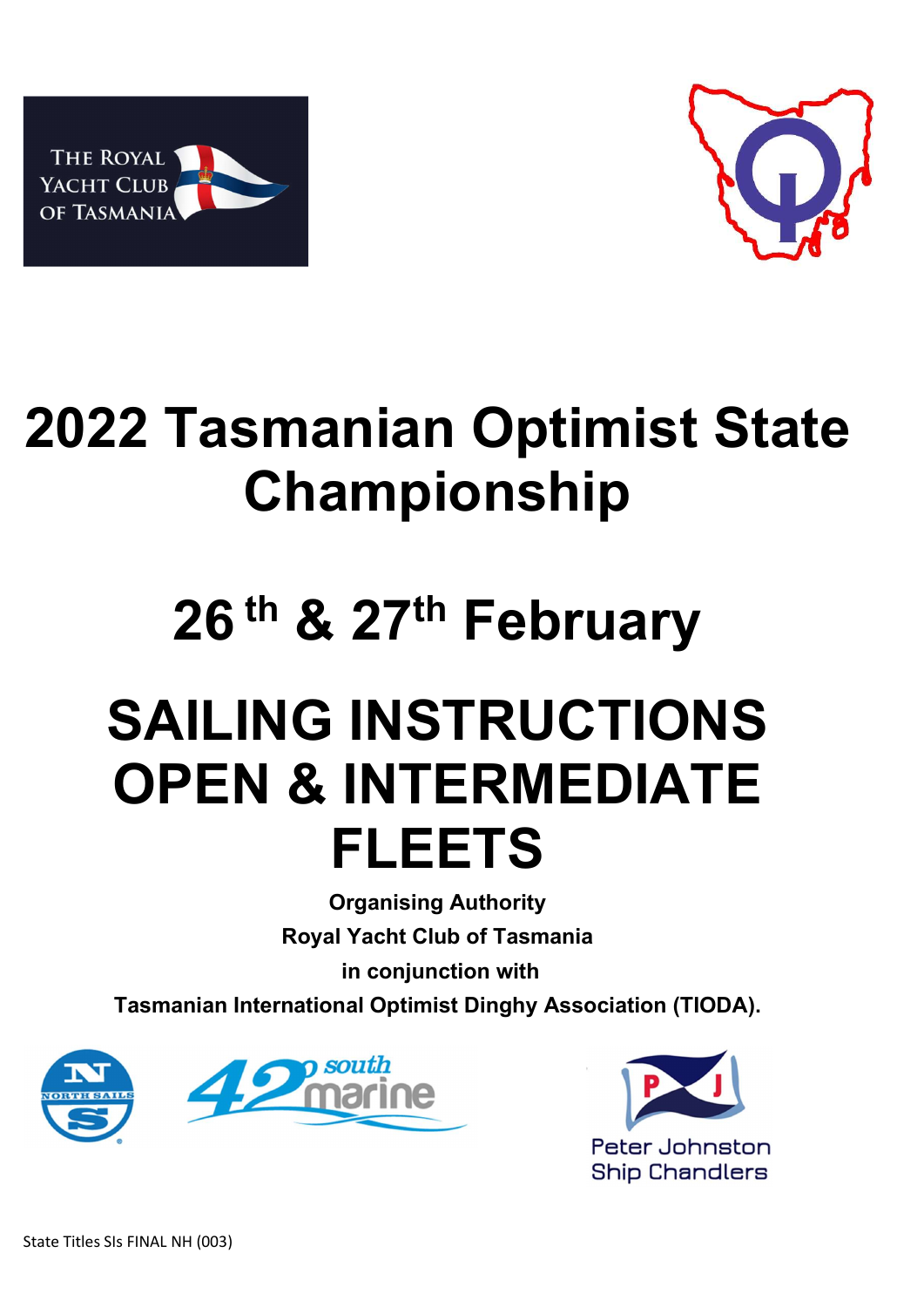# Abbreviations

[DP] denotes a rule for which the penalty is at the discretion of the protest committee. [NP] denotes that a breach of this rule will not be grounds for a protest by a boat. This changes RRS 60.1(a).

[SP] denotes a rule for which a standard penalty may be applied by the race committee without a hearing. This changes RRS 60.1, 63.1 and Appendix A5.

# 1. Rules

- 1.1. The Championship shall be governed by the rules as defined in the Racing Rules of Sailing.
- 1.2. The current prescriptions and special regulations of Australian Sailing Part 2 for Off the Beach Boats shall apply.
- 1.3. The first three sentences of RRS 61.1(a) are changed to 'A boat intending to protest shall inform the other boat at the first reasonable opportunity. When her protest will concern an incident in the racing area that she was involved in or saw she shall hail 'Protest'. She shall inform the Race Committee at the finishing line immediately after finishing of the boat/s being protested in the manner described in SI 17.1, or as soon as practicable after she retires.'
- 1.4. English shall be the official language of the Championship.
- 1.5. Appendix T of the RRS shall apply, amended so that an arbitrator may form part of a subsequent Protest Committee.

# 2. Notices to Competitors

2.1 All notices to competitors will be posted on the official noticeboard located at the regatta office and posted on the event website

https://www.revolutionise.com.au/tioda/events/129259/

# 3. Changes to the Sailing Instructions

3.1 Any change to the sailing instructions (SIs) will be posted no later than 09:00 on the day it will take effect, except that any change to the schedule of races will be posted by 19:00 hours on the day before it will take effect.

# 4. Signals Made Ashore

- 4.1. Signals made ashore will be displayed on the flagpole located at the OTB Centre at RYCT.
- 4.2. When flag AP is displayed ashore, '1 minute' is replaced with 'not less than 30minutes' in the race signal AP.
- 4.3. Flag D with one sound means 'The warning signal will be made not less than 30 minutes after D is displayed. Boats shall not launch until this signal is made.' [SP]

# 5. Format of Racing

- 5.1 The regatta will consist of up to eight (8) races for both fleets; three (3) of which are required to be completed to constitute a series.
- 5.2 Identification of Coloured Division [DP] Boats in the Intermediate Fleet shall display a blue coloured ribbon fixed with not less than 50cm of ribbon free to fly from the top of the sprit. Ribbons shall be provided by the Organising Authority at registration.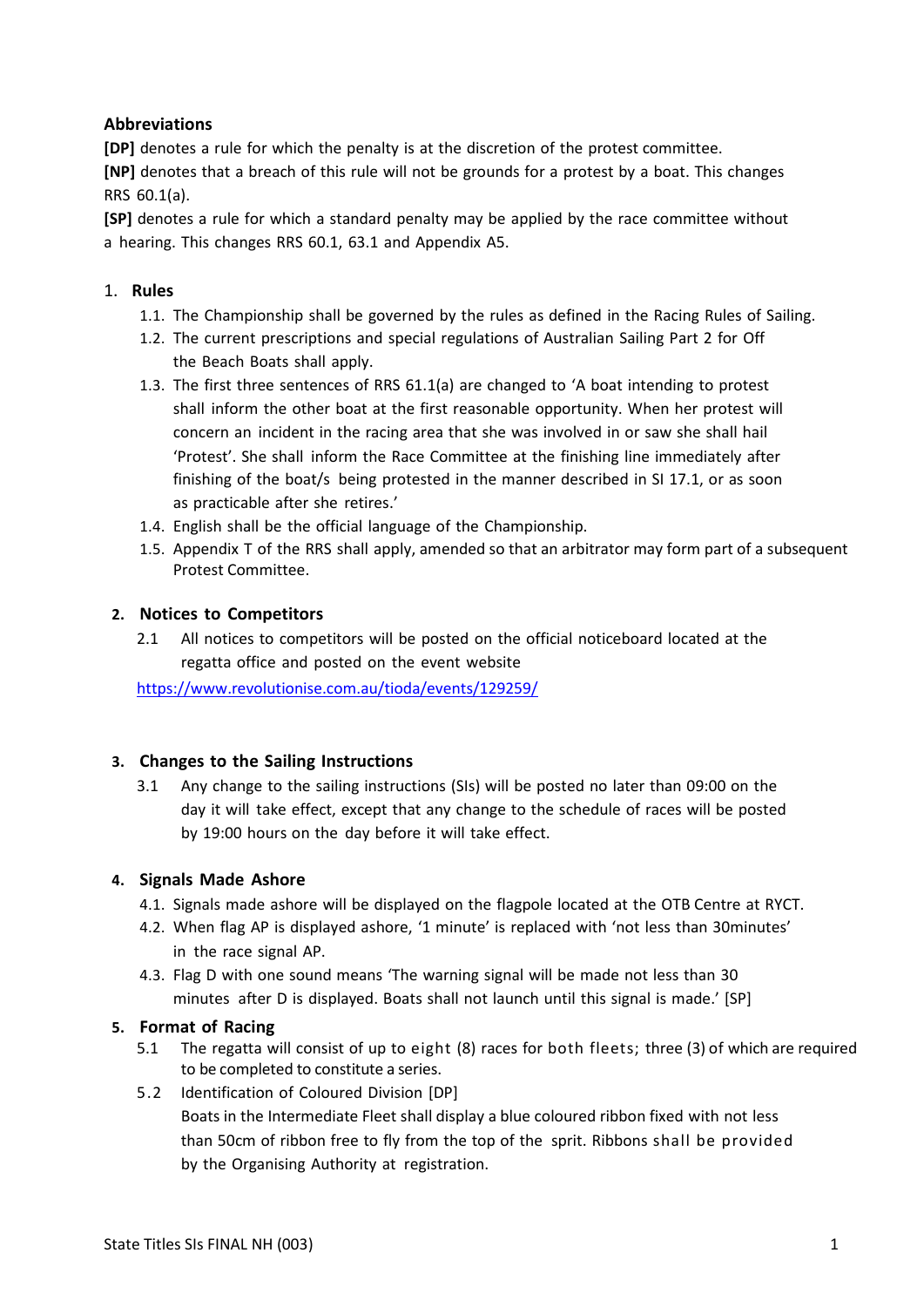#### 6. Schedule of Races

6.1 The schedule is as per the following table:

| Date                               | Event                   | <b>Timing</b> |
|------------------------------------|-------------------------|---------------|
| Saturday 26 <sup>th</sup> February | Registration            | 08:30-09:30   |
|                                    | Support boat briefing   | 09:30         |
|                                    | Competitor briefing     | 09:45         |
|                                    | First warning signal    | 11:00         |
| Sunday 27 <sup>th</sup> February   | First warning signal    | 10:00         |
|                                    | No warning signal after | 15:00         |

- 6.2 The target is three (3) to five (5) races per day. The Race Committee may conduct multiple racing sessions per day with no more than three (3) races sailed back to back.
- 6.3 To alert boats that a race or sequence of races will begin soon, the orange starting line flag will be displayed with one sound at least five minutes before a warning signal is displayed.
- 6.4 On the last day of the regatta no warning signal will be made after 15:00 hours.

#### 7. Division Flags

7.1 Division flags are as follows:

| <b>Fleet</b> | Flag                               |  |
|--------------|------------------------------------|--|
| Open         | White flag with blue Optimist logo |  |
| Intermediate | White flag with red Optimist logo  |  |

#### 8. Racing Areas

8.1 Attachment 1 shows the location of the racing areas.

#### 9. The Course

- 9.1. The diagram in Attachment 2 shows the course including the order in which marks are to be passed, and the side on which each mark is to be left.
- 9.2. No later than the warning signal, the race committee vessel will display the course to be sailed on a course board.

#### 10. Marks

10.1 The marks are described in Attachment 2.

#### 11. The Start

- 11.1 The starting line will be between the mast displaying an orange flag on the race committee vessel on the starboard end and the course side of a buoy at the port end.
- 11.2 A boat starting later than 5 minutes after her starting signal shall be scored Did Not Start (DNS) without a hearing. This changes RRS 63.1, A4 and A5.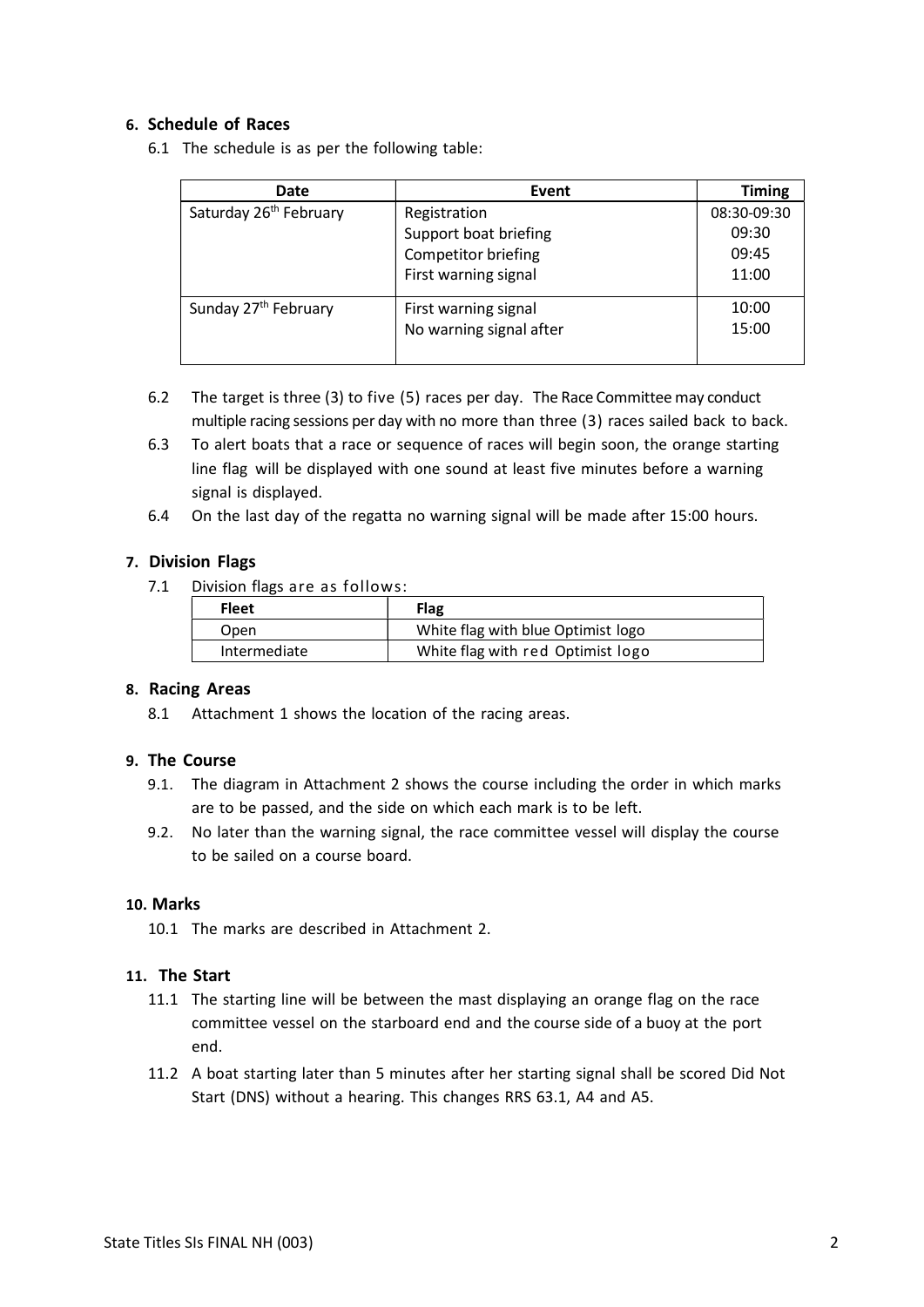# 12. Change of the Next Leg of the Course

12.1 A change of course after the start will be signalled before the leading boat has begun the leg, although the new mark may not then be in position. Any mark to be rounded after rounding the new mark may be relocated to maintain the original course configuration. When in a subsequent change of course a new mark is replaced, it will be replaced with an original mark. This changes Rule 33

#### 13. The Finish

13.1 The finishing line will be between a mast displaying a blue flag on the race committee vessel at the starboard end and the course side of the port-end finishing mark.

#### 14. Penalty System

- 14.1. The penalty for breaches of the Class Rules will be standard penalties [SP] and may be less than disqualification.
- 14.2. Appendix P is amended as follows:
	- a) The words "or subsequent" are added after the word "second" in P2.2.
	- b) P2.3 is deleted.

#### 15. Time Limits and Target Times

15.1. Time limits and target times (in minutes) are as below:

| <b>Fleet</b> | <b>Time Limit</b> | Mark 1 Time | <b>Target Time</b> |
|--------------|-------------------|-------------|--------------------|
| Open         | 60                | 30          | 40                 |
| Intermediate | 60                | ົາ<br>3U    | 40                 |

- 15.2. Failure to meet the target time will not be grounds for redress. This changes RRS 62.1(a).
- 15.3. Open Division boats failing to finish within 15 minutes after the first boat in their division sails the course and finishes will be scored Did Not Finish (DNF) without a hearing. This changes RRS 35, A4 and A5.
- 15.4. Intermediate Fleet boats deemed to be still racing by the Race Committee but failing to finish within 15 minutes after the first boat in their division sails the course and finishes may be scored an allocated place. See SI 18.5. This changes RRS 35, A4 and A5.

#### 16. Protests and Requests for Redress

- 16.1. Boats intending to protest shall inform the race committee immediately after finishing by approaching the port side of the race committee vessel. and hailing the protested boat's sail number and receive acknowledgement from the race committee. This changes RRS 61.1.
- 16.2. Protest forms are available at the Regatta Office. Protests and requests for redress or reopening shall be delivered there within the protest time limit.
- 16.3. The protest time limit is 60 minutes after the last boat has finished the last race of the day, or the Race Committee signals no more racing today, whichever is later.
- 16.4. Notices shall be posted no later than 30 minutes after the protest time limit to inform competitors of hearings in which they are parties or named as witnesses. Hearings will be held in a Protest Room which will be specified on the notice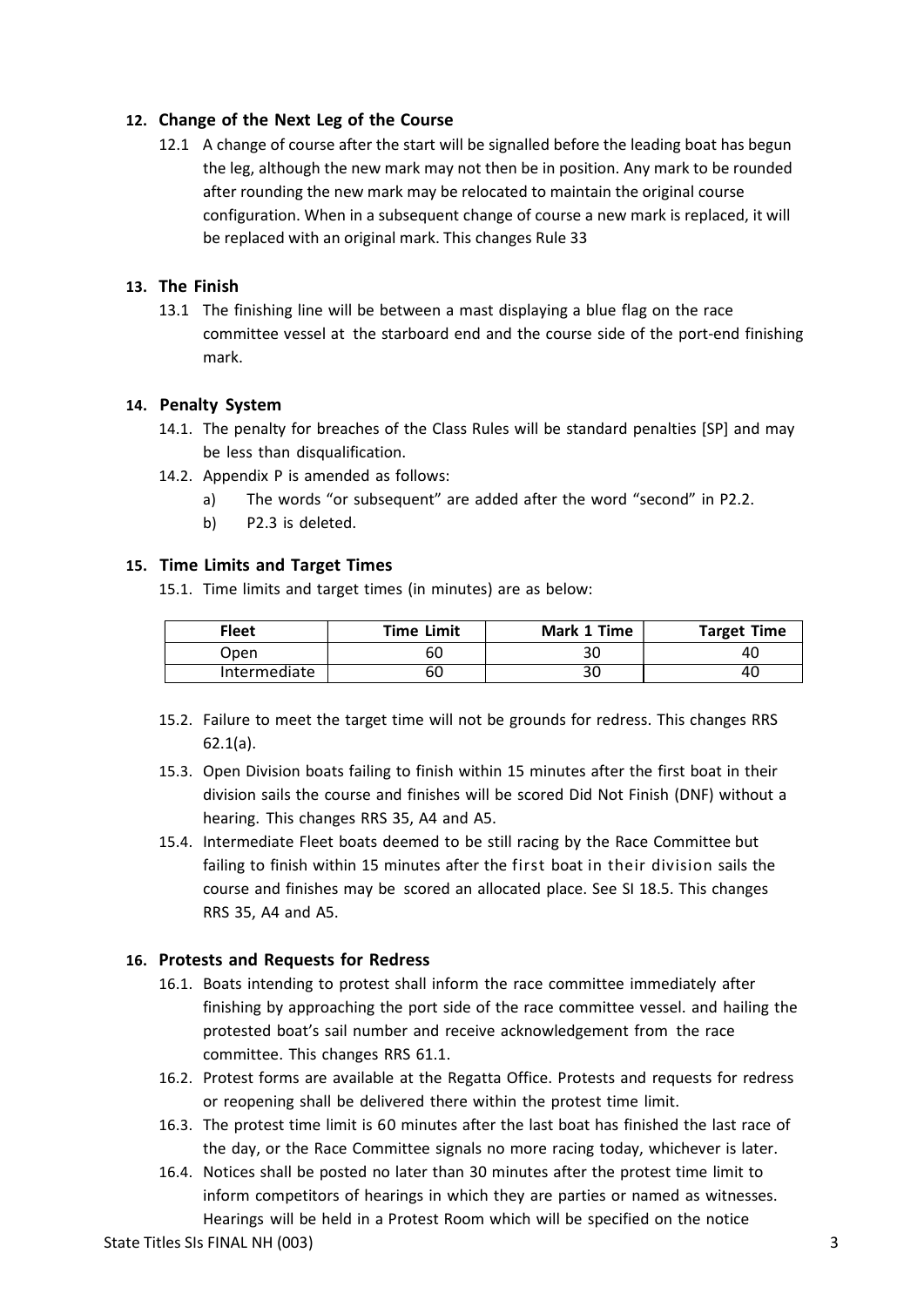board. Protests may be heard before the end of the Protest Time Limit if all the parties are present.

- 16.5. Notices of protests by the Race Committee, Technical Committee or Protest Committee will be posted on the noticeboard within the time limit to inform competitors as per RRS 61.1(b).
- 16.6. Breaches of Sailing Instructions marked [DP] and [SP] will not be grounds for a protest or redress by a boat. This changes RRS 60.1(a).
- 16.7. On the last scheduled day of racing, a request for redress based on a Protest Committee decision shall be delivered no later than 30 minutes after the decision was posted. This changes RRS 62.2

# 17. Arbitration

17.1 Appendix T of the RRS shall apply, amended so that an arbitrator may form part of a subsequent Protest Committee.

#### 18. Scoring

- 18.1. The series will consist of up to eight (8) races, three (3) of which are required to be completed to constitute a series.
	- a) When fewer than five (5) races have been completed, a boat's series score will be the total of her race scores.
	- b) When from five (5) to eight (8) races have been completed, a boat's series score will be the total of her race scores excluding her worst score.
- 18.2 The Open and Intermediate Fleets will be scored separately.
- 18.3 To request correction of an alleged error in a posted race or series results, a boat shall complete a Scoring Enquiry Form available from the regatta office.
- 18.4 Failure to sign on will result in that boat being penalised FIVE (5) points [SP] for the first race of the session (but not worse than a Did Not Finish). Failure to sign off shall result in that boat being penalised five (5) points [SP] for the last race of the session (but not worse than Did Not Finish). Penalties will be applied without a hearing. This changes RRS 63.1.
- 18.5 Allocated place determination for the Intermediate Division: Boats may be scored using their current standing at a position on the course determined by the Race Committee. The scoring abbreviation for allocated place determination is SRS.

#### 19. Safety Regulations

- 19.1 Before leaving shore and up to the warning signal of the race session, each boat shall sign on. All helmspersons shall do this prior to going afloat for any racing session. [SP]
- 19.2 Sign off shall be completed within 60 minutes of the last boat finishing in the last race of the race session of their allocated assignment. [SP]
- 19.3 Failure to sign on or sign off will result in a penalty as described in SI 18.4.
- 19.4 A boat that retires from a race shall notify the Race Committee as soon as possible and shall also fill in the relevant form available at the Regatta Office. [DP]
- 19.5 Competitors who require assistance should blow a whistle or wave the paddle or one arm. The Race Committee reserves the right to assist competitors who in its opinion require assistance, regardless of the wishes of the competitor. This will not be grounds for redress. This changes RRS 62.1(a).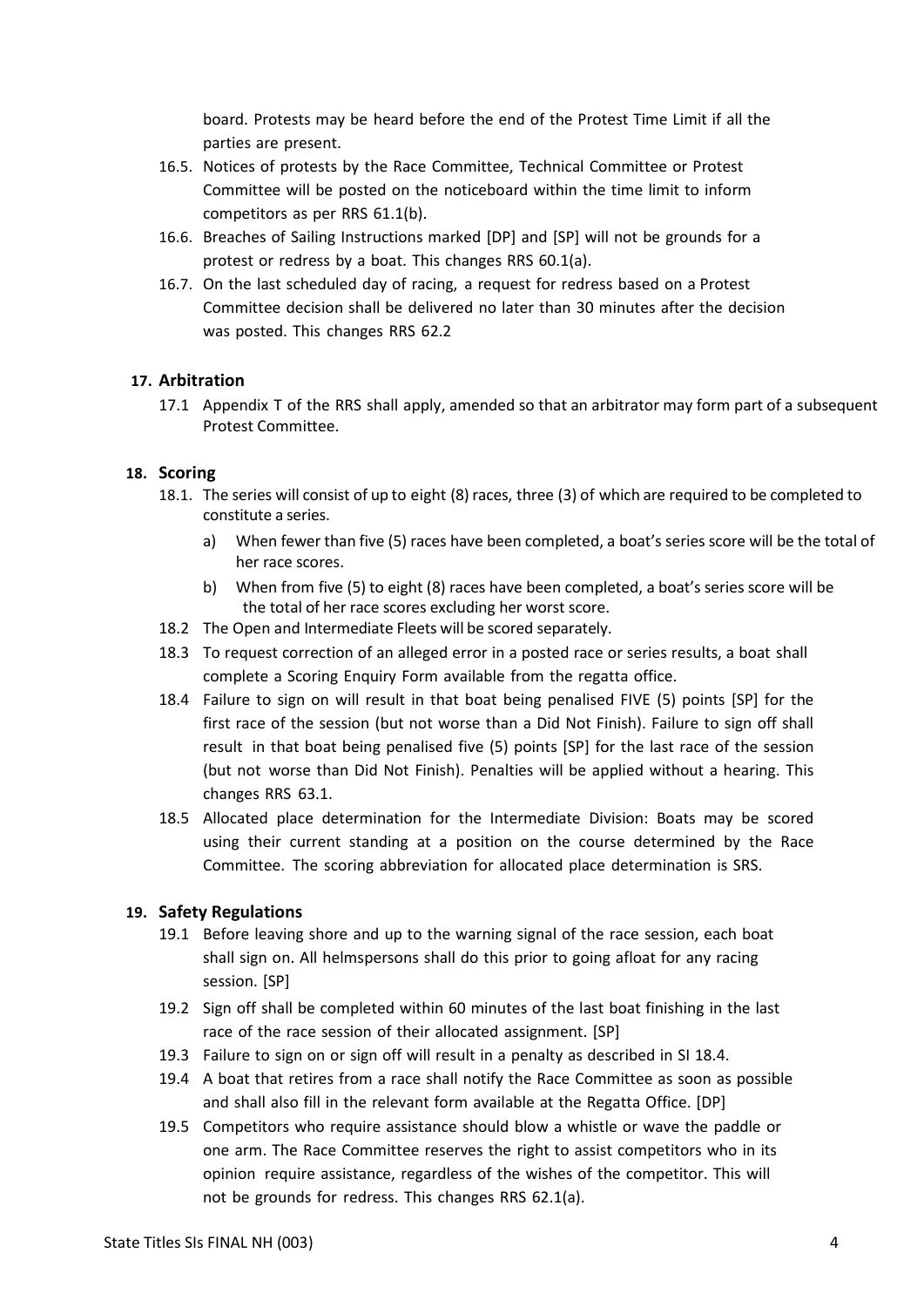# 20. Replacement of Equipment [DP]

- 20.1 Substitution of damaged or lost equipment will not be allowed unless approved in writing by the Race Committee. Requests for substitution shall be made to the Race Committee at the first reasonable opportunity.
- 20.2 Substitution of damaged equipment may be permitted providing that the relevant form has been filled in at the regatta office and the damaged and substituting equipment has been checked by the Technical Committee.
- 20.3 If the substitution was made on the water between races, both the damaged and the substituting pieces of equipment shall be presented to the Technical Committee after the end of the day's racing. In this case, the substitution is subject to the approval of the Technical Committee given retrospectively.

# 21. Equipment and Measurement Checks [DP]

21.1 A boat or equipment may be inspected at any time for compliance with the Class Rules, the NoR and the SIs.

# 22. Support Vessels [DP]

- 22.1 When the wind is less than 10 knots all support vessels shall not exceed 5 knots within 500m of the area where boats are racing. Additionally, support vessels shall not exceed 5 knots or create wake at any time when they are within 100m of the starting area. [DP]
- 22.2 When code flag V is displayed with a long sound signal on a committee vessel all support vessels are to Monitor communication channel for safety instructions (see rule 37)



22.3 The Race Committee or Protest Committee may protest any boat whose support vessel is in breach of SI 22. Penalties as imposed as a result of a protest under this clause may result in a penalty being imposed on the boat(s) supported by the support vessel.

#### 23. Behaviour

23.1 Sailors, parents, team members and officials shall observe the codes of conduct available on the regatta website.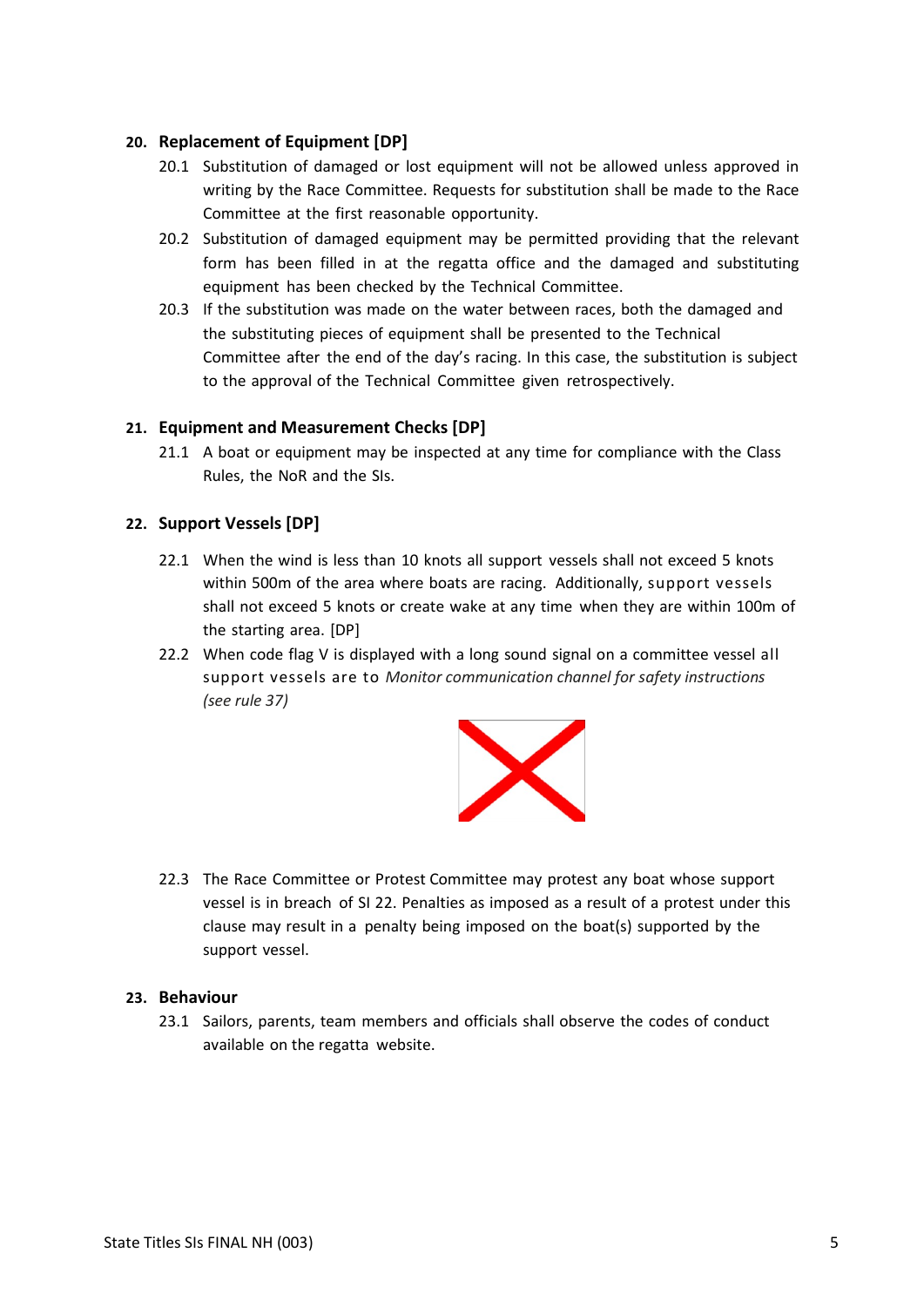#### 24. Radio Communication

- 24.1 Except in an emergency, a boat that is racing shall not make voice or data transmissions and shall not receive voice or data communication that is not available to all boats. This includes mobile phones. [DP]
- 24.2 The radio channel will be VHF Ch. 10.

#### 25. Prizes

- 25.1 Refer to NoR 14.
- 25.2 Additional prizes may be awarded at the discretion of the Organising Authority.

#### 26. DISCLAIMER OF LIABILITY

- 26.1 Competitors participate in the regatta entirely at their own risk. See RRS 3, Decision to Race. The organising authority will not accept any liability for material damage or personal injury or death sustained in conjunction with or prior to, during, or after the regatta.
- 26.2 A boat is entirely responsible for her own safety, whether afloat or ashore and nothing, whether in the Notice of Race or the Sailing Instructions or anywhere else, reduces this responsibility. In this paragraph and the following paragraphs, wherever the context so permits, 'boat' includes the helm and their parents or guardians.
- 26.3 It is for the boat to decide whether she is fit to sail in the conditions in which she will find herself. By launching or going to sea, the boat confirms that she is fit for those conditions and that her helm is competent to sail and compete in them.
- 26.4 Nothing done or omitted to be done by the organisers can reduce the responsibility of the boat nor will make the organizers responsible for any loss, damage, death or personal injury, however it may have occurred, as a result of the boat taking part in the racing or other parts of the event. The organisers encompass everyone helping to run the events and their associated activities, afloat or ashore and include the Organising Authority, the Race committee, the race officers, safety vessels, support boats and beach masters.
- 26.5 The provision of safety vessels does not relieve the boat of its responsibilities.
- 26.6 The Race Committee may hold a boat ashore, or require a boat to go ashore at any time when afloat, whether racing or not, if it considers that:
- (a) The boat, the equipment or the clothing of the helm, or
- (b) The physical condition of the helm is not adequate for the conditions.

#### 27. INSURANCE

- 27.1 Each participating boat shall be insured with valid third-party liability insurance with a minimum cover of not less than AUD\$5,000,000.00 (recommend AUD\$10,000,000.00) per incident or the equivalent.
- 27.2 All owners/competitors who sign the entry forms are deemed to have made a declaration that they hold such cover. Owners/competitors not holding this cover shall withdraw their entry. The skipper of each boat must be able to display proof of cover if requested to do so.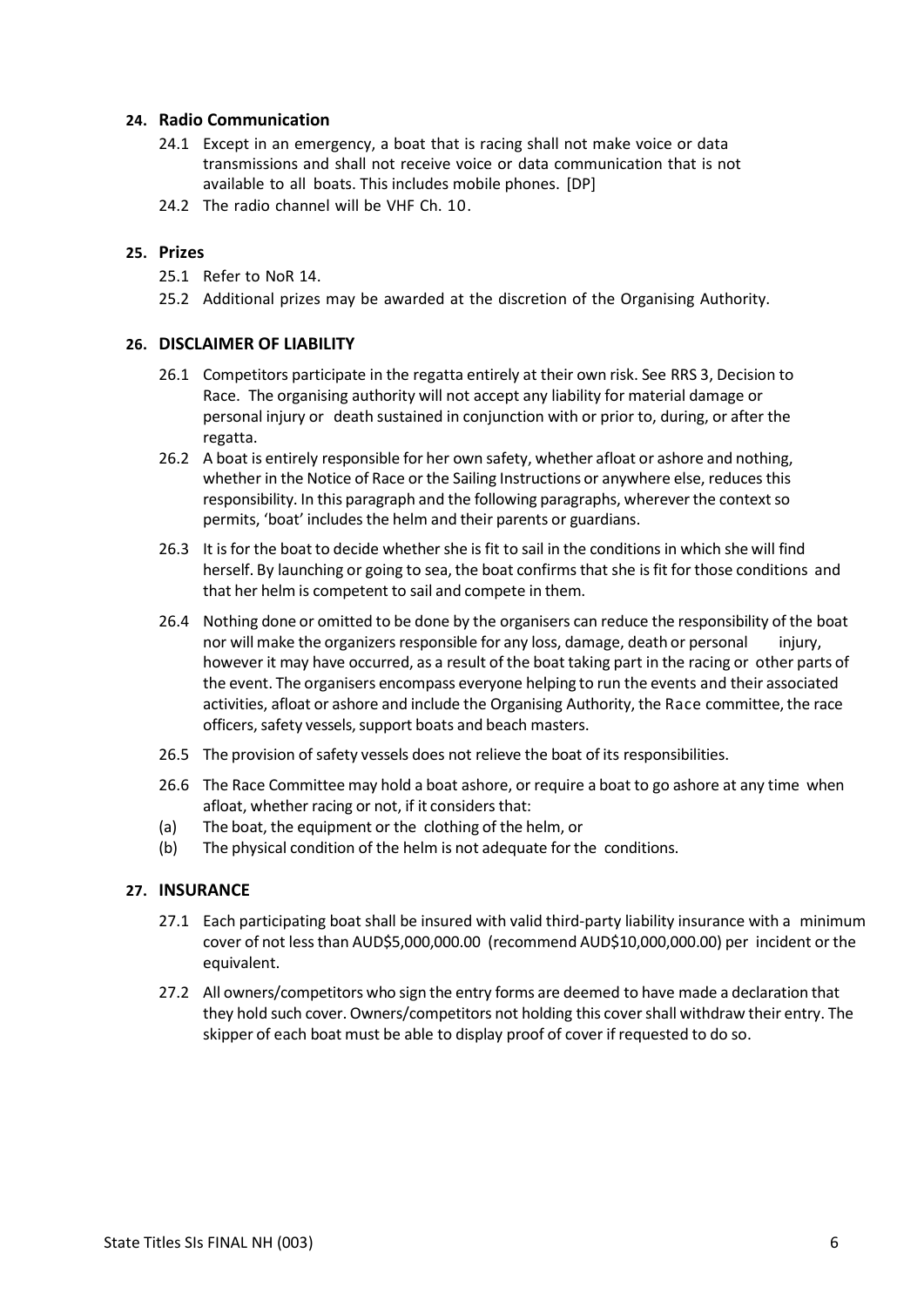# Attachment 1: Course Areas